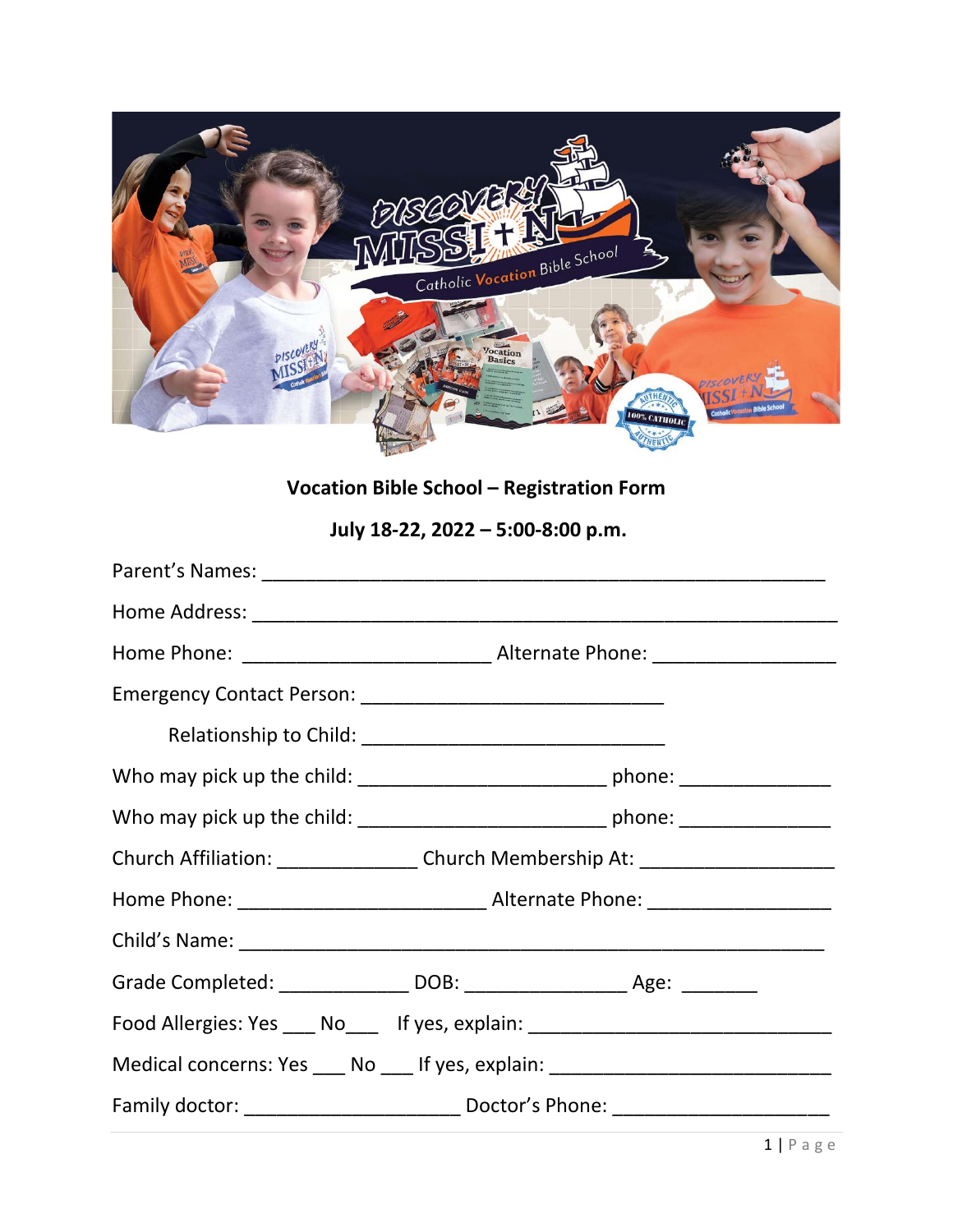| Vocation Bible School - July 18-22, 5-8:00 p.m. - Multiple Child Registration Form |  |
|------------------------------------------------------------------------------------|--|
|                                                                                    |  |
|                                                                                    |  |
| Grade Completed: _________________ DOB: _______________________ Age: __________    |  |
| Food Allergies: Yes ____ No____ If yes, explain: _______________________________   |  |
| Medical concerns: Yes ____ No ____ If yes, explain: ____________________________   |  |
|                                                                                    |  |
|                                                                                    |  |
| Grade Completed: _________________ DOB: ______________________ Age: ___________    |  |
| Food Allergies: Yes ___ No___ If yes, explain: _________________________________   |  |
| Medical concerns: Yes ____ No ____ If yes, explain: ____________________________   |  |
|                                                                                    |  |
|                                                                                    |  |
| Grade Completed: _________________ DOB: _______________________ Age: __________    |  |
| Food Allergies: Yes ___ No___ If yes, explain: _________________________________   |  |
| Medical concerns: Yes ____ No ____ If yes, explain: ____________________________   |  |
|                                                                                    |  |
|                                                                                    |  |
| Grade Completed: _________________ DOB: _______________________ Age: __________    |  |
| Food Allergies: Yes ____ No____ If yes, explain: _______________________________   |  |
| Medical concerns: Yes ____ No ____ If yes, explain: ____________________________   |  |
|                                                                                    |  |